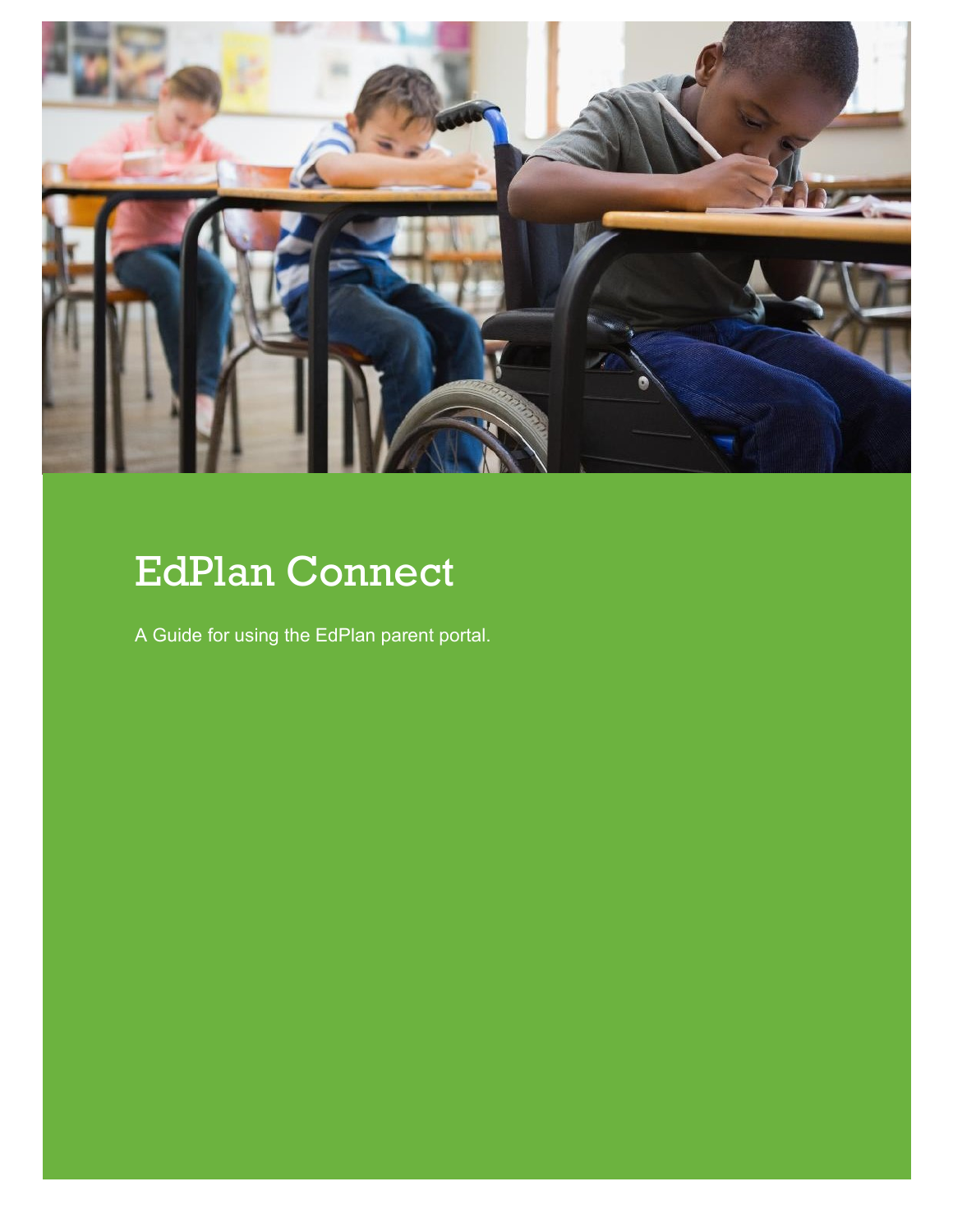The EdPlan Connect feature will allow you, as the parent or guardian, to virtually access your child's IEP documents, apply your response and electronically sign the document(s). This guide provides an overview of EdPlan Connect, including information on how to review and sign documents.

## **How to Access the Parent Portal**

Once a Proposed IEP has been created for your child, you will be sent an email notification with a link that allows you to access the EdPlan Connect portal. You can use the EdPlan Connect Portal anytime as long as you keep track of the access link sent to you after the IEP Team meeting. You can access the EdPlan Connect Portal by following the steps below:

**1.** Locate the notification in your email inbox, which you will receive midnight the day after the IEP or 504 plan is proposed. This notification will be sent to the email address the school has on file. The email will look similar to the picture below.



**2.** After clicking on the link, you will be taken to the EdPlan Connect portal to authenticate your identity per FERPA requirements by requesting an access code. You can choose to receive your code either by text message, voice call or email. We strongly encourage text or voice call. The Login page will look similar to the picture below.

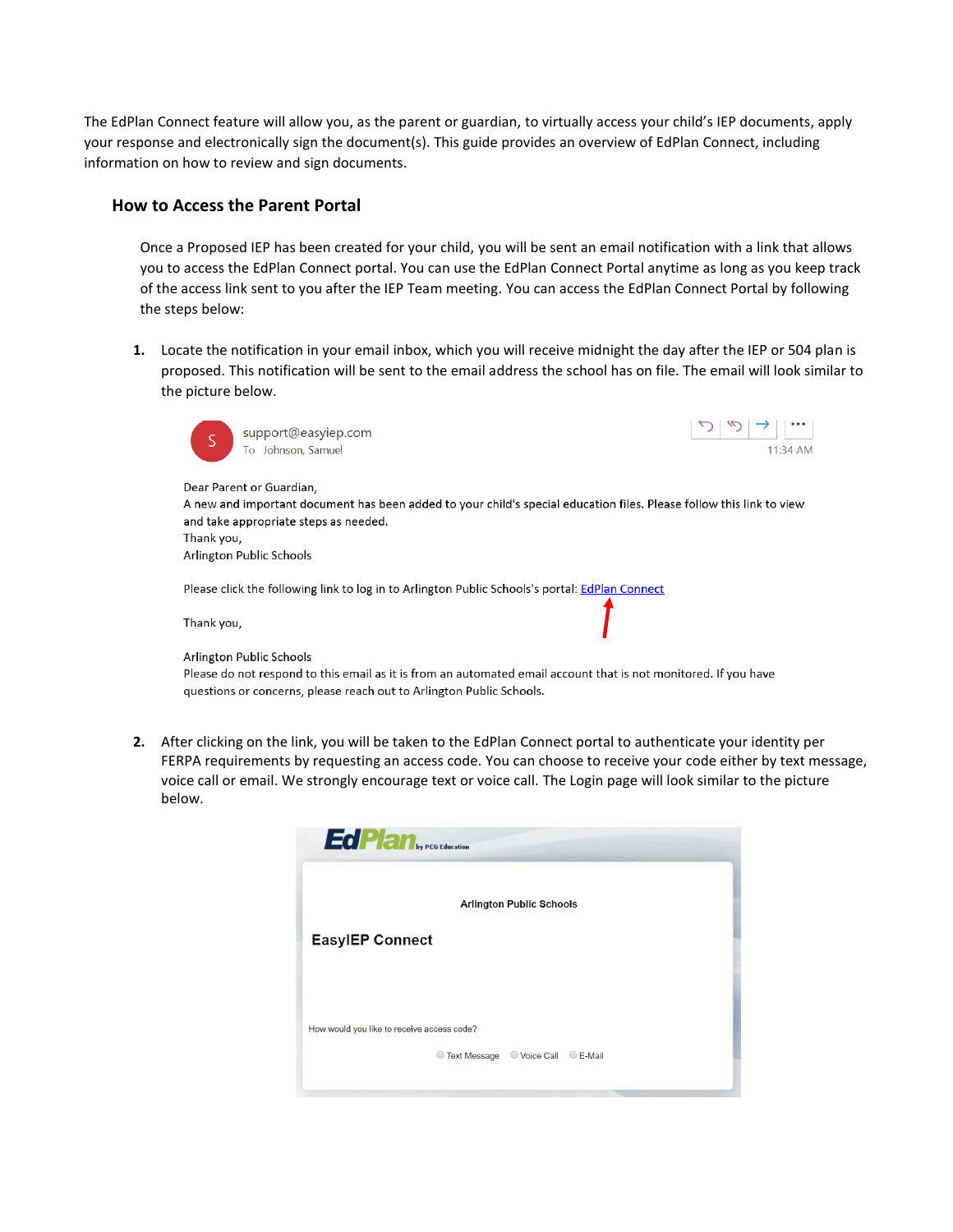Once you select how you want to receive your access code, please click "Request Access Code" button (seen in green in the screen shot above) and allow for 1-2 minutes to receive the access code via the method you chose (for example, you will get a text if you selected "Test Message" above).

**3.** Once you receive the code, enter it in the field seen in the picture below and select "Login"

|                           | <b>EdPlan</b> <sub>by PCG Education</sub>         |  |  |  |
|---------------------------|---------------------------------------------------|--|--|--|
|                           |                                                   |  |  |  |
|                           | <b>Arlington Public Schools</b>                   |  |  |  |
|                           | You will have 15 minutes to use your access code. |  |  |  |
| <b>EasylEP Connect</b>    |                                                   |  |  |  |
|                           |                                                   |  |  |  |
|                           |                                                   |  |  |  |
|                           |                                                   |  |  |  |
| <b>Enter Access Code:</b> |                                                   |  |  |  |
|                           |                                                   |  |  |  |
|                           | Login                                             |  |  |  |
|                           |                                                   |  |  |  |

**4.** Once you log into the site, you will be taken to your To-Do List where any document pending a response from you will be displayed. Click on the IEP document or you may click on the pencil under Respond to review and sign the document.

| Arlington Public Schools<br>TO-DO LIST<br>m |                           |                                |                                        |  |                    |
|---------------------------------------------|---------------------------|--------------------------------|----------------------------------------|--|--------------------|
| <b>To-Do List</b>                           |                           |                                |                                        |  |                    |
| Student $\mathbb{I}_{\downarrow}$           | Date Submitted $\uparrow$ | Proposed Document <sup>1</sup> | Action $\mathbb{I}_{\downarrow}$       |  | Respond $\uparrow$ |
| <b>TEST TEST</b>                            | 04/21/2020                | MA-IEP (FI)                    | Apply Parent Response for Proposed IEP |  |                    |
| <b>TEST TEST</b>                            | 04/21/2020                | MA-IEP (FI)                    | Apply Parent Response for Proposed IEP |  |                    |
| <b>TEST TEST</b>                            | 04/21/2020                | MA-IEP (FI)                    | Apply Parent Response for Proposed IEP |  |                    |
| Showing 1 to 3 of 3 entries                 |                           |                                |                                        |  | 1 Next<br>Previous |

**5.** After taking the action outlined in Step #4, you will be taken to a confirmation page that allows you to indicate your response, as seen below. This page also allows you type in any specific notes you would like to make and to apply your signature. You will most likely select one of the two radio buttons seen in parentheses below.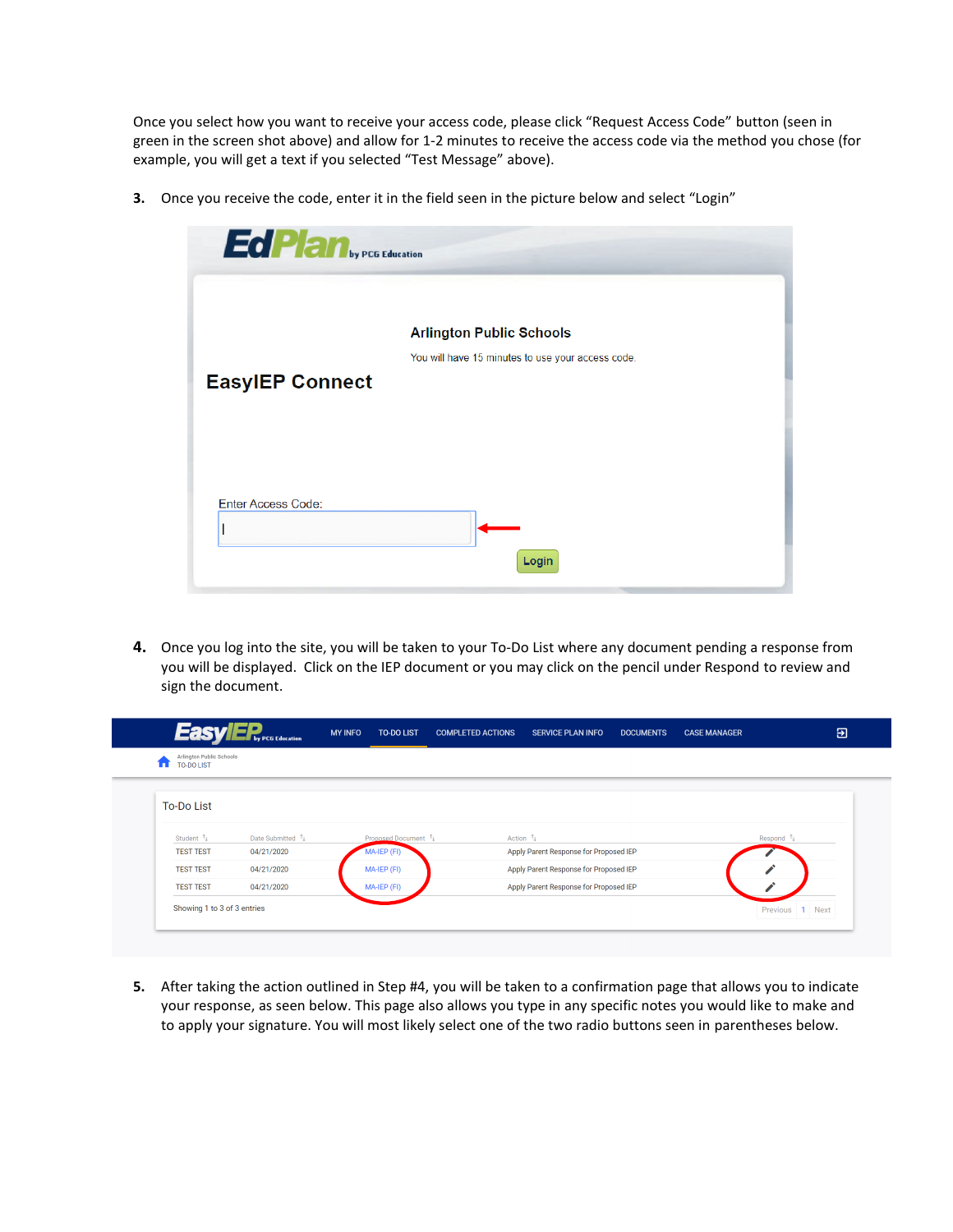| Event Type<br>Proposed IEP             |                                                                  |                                                                |
|----------------------------------------|------------------------------------------------------------------|----------------------------------------------------------------|
| Parent Signing<br>Mother L Bloch       |                                                                  |                                                                |
| Date<br>04/21/2020                     |                                                                  |                                                                |
| Response                               |                                                                  |                                                                |
| I accept IEP as developed              | I reject IEP as developed                                        | I request a meeting to discuss the rejected IEP or<br>portions |
| I accept services and reject placement | I reject the following portions of the IEP -<br>PARTIALLY REJECT | Yes - I consent to bill Medicaid                               |
|                                        |                                                                  | No-I do not consent to bill Medicaid                           |

**6.** You can sign using your computer mouse or with a stylus or finger if you are using a tablet or iPad. You will sign in the area seen below.



**7.** After you have signed, you will then select "Apply Parent Response to Proposed IEP" (bottom right corner after the signature line). This action applies your response and completes the action required.

| <b>CLEAR</b> |                       |
|--------------|-----------------------|
|              |                       |
| CLOSE<br>л   | APPLY PARENT RESPONSE |
|              |                       |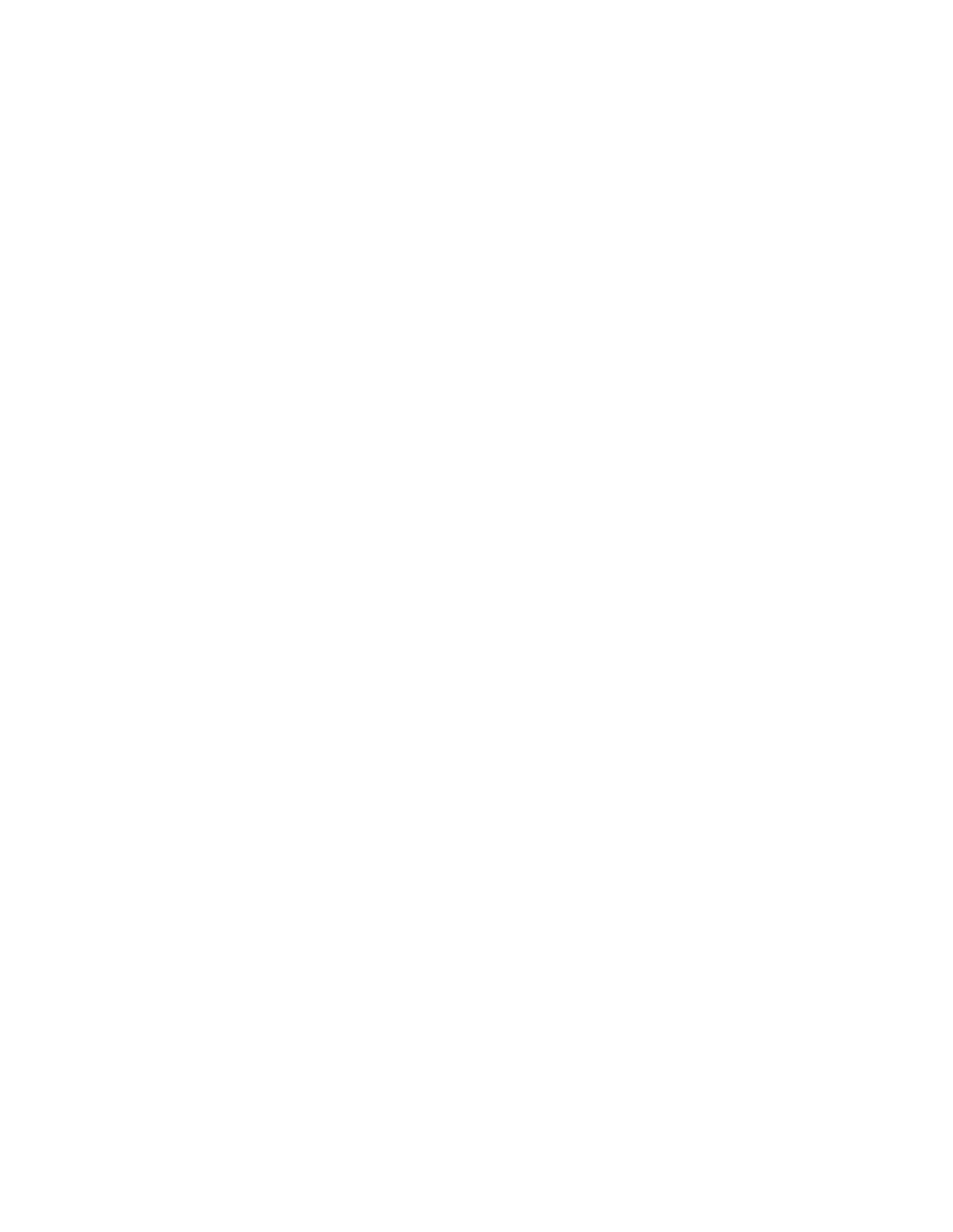## **EdPlan Connect General Navigation**

➢ **To Do List**: When you log in to Parent Connect, your landing page will be your To-Do List. When you have documents that need to be reviewed or signed, they will display in this list, as seen below.

| Arlington Public Schools<br>TO-DO LIST<br>П |                             |                                |                                        |                    |
|---------------------------------------------|-----------------------------|--------------------------------|----------------------------------------|--------------------|
| <b>To-Do List</b>                           |                             |                                |                                        |                    |
| Student $\uparrow$                          | Date Submitted <sup>1</sup> | Proposed Document <sup>1</sup> | Action $\mathbb{I}$                    | Respond $\uparrow$ |
| <b>TEST TEST</b>                            | 04/21/2020                  | MA-IEP (FI)                    | Apply Parent Response for Proposed IEP | ▵                  |
| <b>TEST TEST</b>                            | 04/21/2020                  | MA-IEP (FI)                    | Apply Parent Response for Proposed IEP | ◢                  |
| <b>TEST TEST</b>                            | 04/21/2020                  | MA-IEP (FI)                    | Apply Parent Response for Proposed IEP | $\mathcal{L}$      |
| Showing 1 to 3 of 3 entries                 |                             |                                |                                        | Previous<br>1 Next |

➢ **Completed Actions**: You can also click on the Completed Actions link in the blue bar to review any previous actions you have completed, as seen below.

| Arlington Public Schools<br><b>COMPLETED ACTIONS</b> |                     |                     |                                        |                              |                                 |
|------------------------------------------------------|---------------------|---------------------|----------------------------------------|------------------------------|---------------------------------|
| <b>Completed Actions</b>                             |                     |                     |                                        |                              |                                 |
| Student ID <sup>T</sup>                              | Student $T_{\perp}$ | School $\mathbb{1}$ | Description $T_{\perp}$                | Event / Document $T_{\perp}$ | Date Completed $T_{\downarrow}$ |
| 123456789                                            | <b>TEST TEST</b>    | <b>TEST SCHOOL</b>  | Apply Parent Response for Proposed IEP | <b>IEP</b>                   | 04/21/2020                      |
| 123456789                                            | <b>TEST TEST</b>    | <b>TEST SCHOOL</b>  | Apply Parent Response for Proposed IEP | <b>IEP</b>                   | 04/21/2020                      |
| 123456789                                            | <b>TEST TEST</b>    | <b>TEST SCHOOL</b>  | Apply Parent Response for Proposed IEP | <b>IEP</b>                   | 04/20/2020                      |
| 123456789                                            | <b>TEST TEST</b>    | <b>TEST SCHOOL</b>  | Apply Parent Response for Proposed IEP | <b>IEP</b>                   | 04/17/2020                      |

➢ **Case Manager:** You can review the district contact listed for your student under the Case Manager link, as seen below.

|   | <b>EasylEP</b> <sub>y</sub> PCS Education       | <b>MY INFO</b> | <b>TO-DO LIST</b>    | <b>COMPLETED ACTIONS</b> | <b>SERVICE PLAN INFO</b> | <b>DOCUMENTS</b>  | <b>CASE MANAGER</b> | $\mathbf{E}$ |
|---|-------------------------------------------------|----------------|----------------------|--------------------------|--------------------------|-------------------|---------------------|--------------|
| π | Arlington Public Schools<br><b>CASE MANAGER</b> |                |                      |                          |                          |                   |                     |              |
|   |                                                 |                |                      |                          |                          |                   |                     |              |
|   | <b>Case Manager</b>                             |                |                      |                          |                          |                   |                     |              |
|   | Name<br><b>Sped Admin</b>                       |                | Title                |                          |                          |                   |                     |              |
|   | <b>Work Phone</b><br>6171234567                 |                | <b>Email Address</b> | jbloch@pcgus.com         |                          |                   |                     |              |
|   | Address<br>test 123                             |                |                      |                          |                          |                   |                     |              |
|   | City<br>test                                    |                | State<br><b>MA</b>   |                          |                          | Zip Code<br>12345 |                     |              |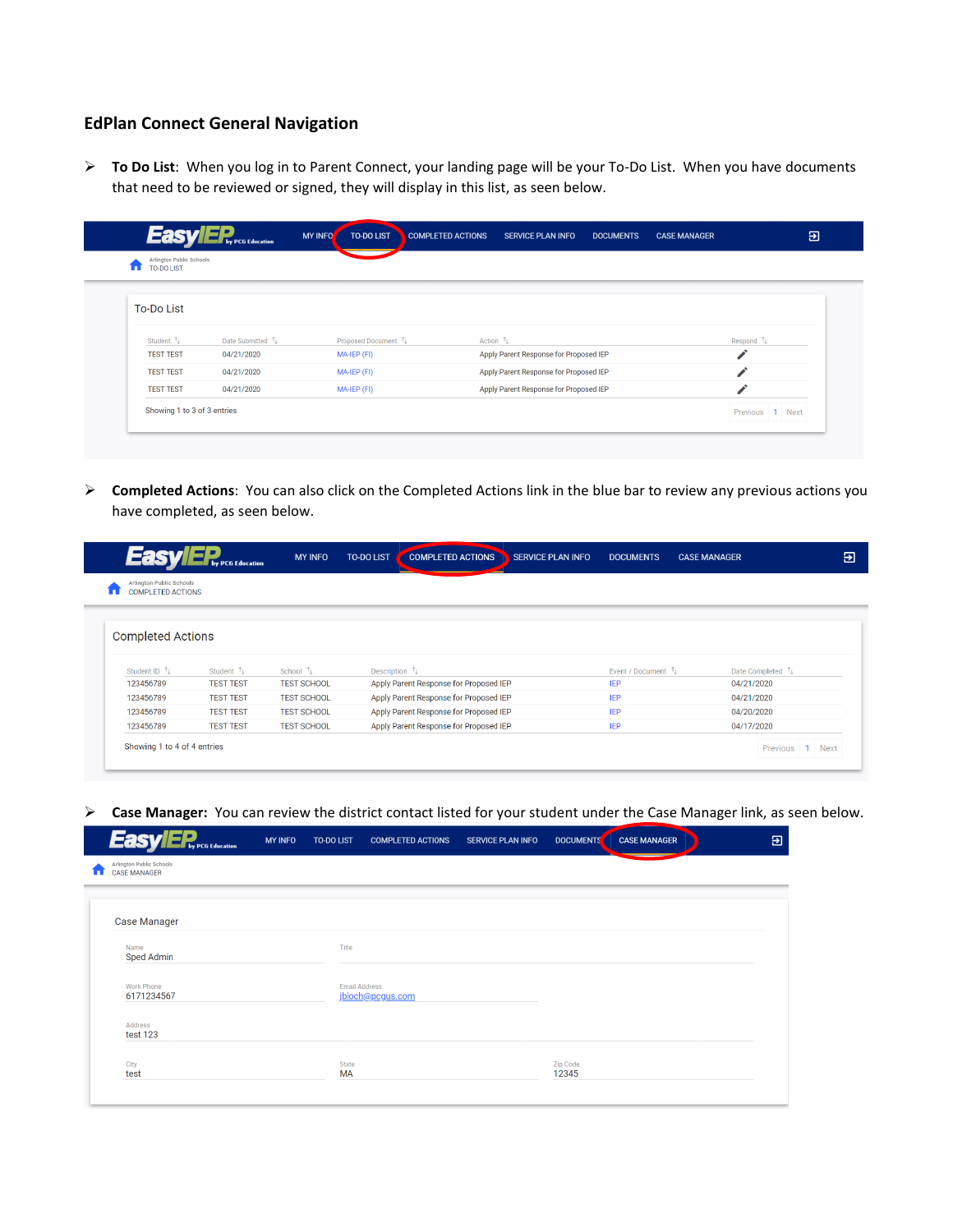➢ **Documents**: While logged in, you will be able to review any documents associated with your child and your EdPlan Connect account by clicking on the Documents link. You may click on the documents listed in blue to open that particular document, as seen below.

|                                              | <b>MY INFO</b><br>by PCG Education | <b>TO-DO LIST</b><br><b>COMPLETED ACTIONS</b> | <b>SERVICE PLAN INFO</b> | <b>DOCUMENTS</b> | <b>CASE MANAGER</b>           |  |
|----------------------------------------------|------------------------------------|-----------------------------------------------|--------------------------|------------------|-------------------------------|--|
| Arlington Public Schools<br><b>DOCUMENTS</b> |                                    |                                               |                          |                  |                               |  |
| <b>Student's Documents</b>                   |                                    |                                               |                          |                  |                               |  |
| Select School Year<br>2019 - 2020            |                                    |                                               |                          |                  |                               |  |
| School Year <sup>1</sup>                     | Date Finalized <sup>1</sup>        | Document <sup>1</sup>                         |                          |                  | Associated Event <sup>1</sup> |  |
| 2019                                         | 04/21/2020                         | MA-IEP (FI)                                   |                          |                  | Proposed IEP                  |  |
| 2019                                         | 04/21/2020                         | MA-IEP (FI)                                   |                          |                  | IEP                           |  |
| 2019                                         | 04/21/2020                         | MA-IEP (FI)                                   |                          |                  | Proposed IEP                  |  |
| 2019                                         | 04/21/2020                         | MA-IEP (FI)                                   |                          |                  | <b>IEP</b>                    |  |
| 2019                                         | 04/21/2020                         | MA-IEP (FI)                                   |                          |                  | Proposed IEP                  |  |
| 2019                                         | 04/20/2020                         | MA-IEP (FI)                                   |                          |                  | <b>IEP</b>                    |  |
| 2019                                         | 04/20/2020                         | Progress Report (PR)                          |                          |                  | <b>Report Card</b>            |  |
| 2019                                         | 04/20/2020                         | <b>Meeting Invitation (N3)</b>                |                          |                  | Notification - IEP            |  |
| 2019                                         | 04/20/2020                         | Notice of School District Action (N1) (rev)   |                          |                  |                               |  |
| 2019                                         | 04/17/2020                         | <b>MA One-Time Medicaid Consent</b>           |                          |                  |                               |  |

➢ Below is a screen shot of what an opened IEP document looks like:

|                                     |                                      | <b>Administrative Data Sheet</b>                                                                                                     |                                                   |  |  |  |  |
|-------------------------------------|--------------------------------------|--------------------------------------------------------------------------------------------------------------------------------------|---------------------------------------------------|--|--|--|--|
|                                     | <b>Student Information:</b>          |                                                                                                                                      |                                                   |  |  |  |  |
|                                     | <b>Student Name: TEST TEST</b>       |                                                                                                                                      | <b>Student ID#: 123456789 : SASID:</b>            |  |  |  |  |
|                                     | <b>DOE015 School ID Number: Test</b> |                                                                                                                                      | <b>School Name: TEST SCHOOL</b>                   |  |  |  |  |
|                                     | <b>Date of Birth: 08/09/2002</b>     |                                                                                                                                      | <b>Place of Birth:</b><br><b>Current Grade: 3</b> |  |  |  |  |
| Age: 15<br><b>Primary Language:</b> |                                      |                                                                                                                                      | <b>Language of Instruction:</b>                   |  |  |  |  |
| Gender: F                           |                                      |                                                                                                                                      |                                                   |  |  |  |  |
| <b>Address:</b>                     |                                      | <b>Home Phone:</b>                                                                                                                   |                                                   |  |  |  |  |
| <b>Address:</b>                     | ٠                                    |                                                                                                                                      | <b>Home Phone: 6144063884</b>                     |  |  |  |  |
|                                     | , 01902                              |                                                                                                                                      |                                                   |  |  |  |  |
| <b>Making</b>                       |                                      | If 18 or older: $\Box$ Acting on Own Behalf $\Box$ Court Appointed Guardian $\Box$ Shared Decision Making $\Box$ Delegated Decision- |                                                   |  |  |  |  |
|                                     | <b>Parent/Guardian Information</b>   |                                                                                                                                      |                                                   |  |  |  |  |

## **Notes on EdPlan Connect access**

- ➢ At midnight following the day the coordinator or counselor proposes a plan for your student, the parent or guardian listed as the priority 1 parent or guardian will receive an email with a link to the parent portal.
- ➢ Additionally, they will receive a reminder email every 30 days following that initial message unil a response is entered.